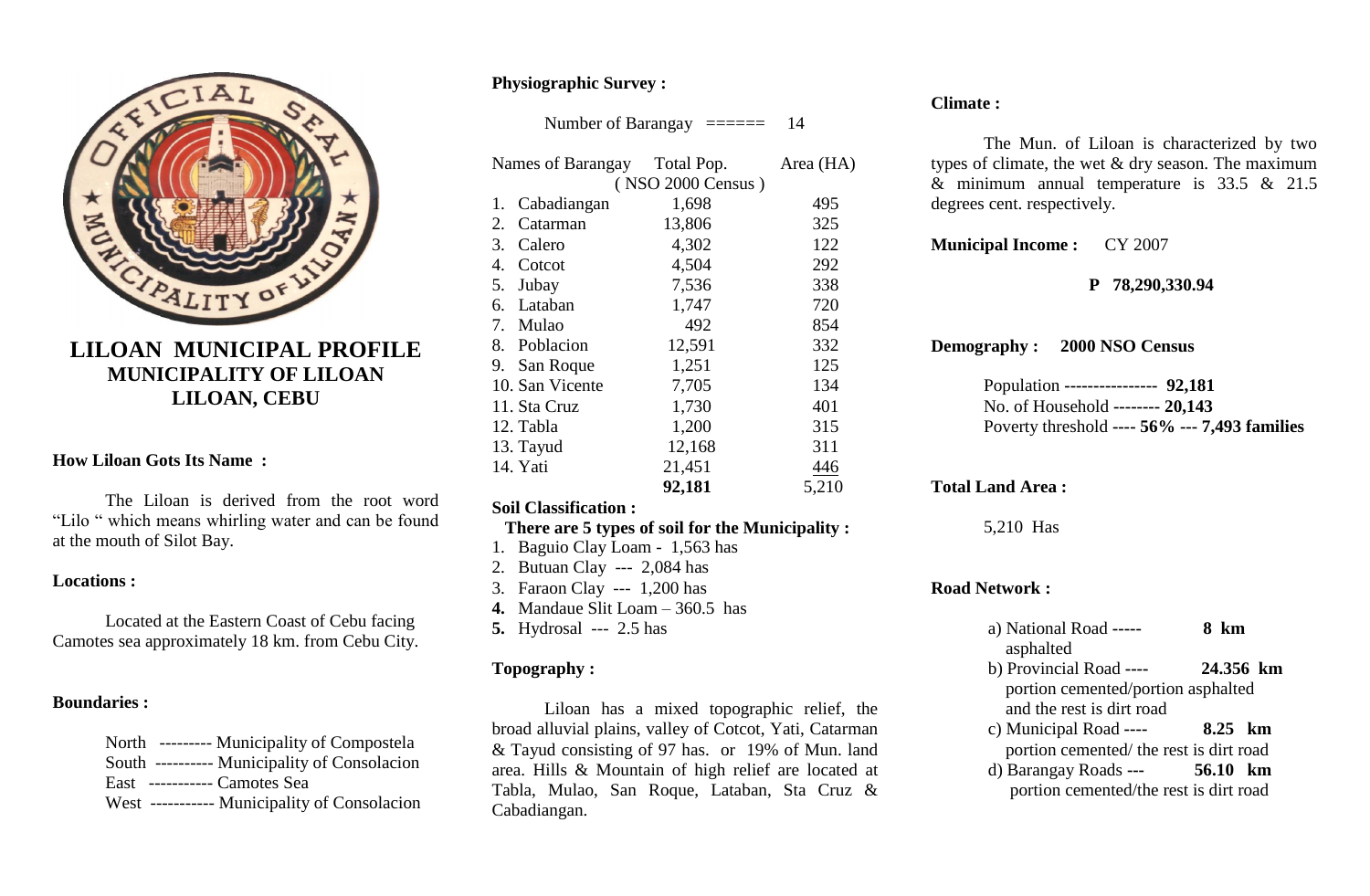## **Waterworks System :**

Level 1 **--------- 31.37 % (jetmatic)** Level 11 **-------- 42.35 % (deepwell)** Level 111 **------9.96 % ( faucet)** 

# **No. of Mun. Employee = 123**

#### **Health :**

| Rural Health Unit $=\equiv=\equiv$                                 | Т. |
|--------------------------------------------------------------------|----|
| Brgy. Health Station $==$                                          | 14 |
| Private Health Center $==$                                         | 6  |
| Ambulance $=\equiv=\equiv=\equiv=\equiv$                           | 3  |
| Mun. Health Doctor $==$                                            | 1  |
| Public Health Nurse $==$                                           | 1  |
| Midwife $=\equiv \equiv \equiv \equiv \equiv \equiv \equiv \equiv$ | 15 |
| $BNS$ ================                                             | 14 |

# **Power System :**

Visayan Electric Company (VECO)

# **Communication System :**

PLDT ---- landline Globelines --- landline Post Office Telegraphic Office

# **Financial Institutions:**

Bank: Rural Bank  $== 3$ Lending **==========** Cooperative **======== 15** Pawnshop **========= 7**

# **Market :**

Public Market **==== 1 daily**

### Satellite Market **==== 4 daily**

### **Delicacies :**

Titay's Rosquillos Mango

#### **Commercial Establishment :**

- Mercury Drugstore
- Rose Pharmacy
- Jollibee Food Corp.

#### **Scenic Spot :**

- Light House or Parola
	- \* 72 ft. in height
	- \* 192 steps
	- \* Light projection 12 miles
- Beaches with cottages
- Marine Sanctuary

#### **Economy :**

**-** Commerce and trade

## **Main Agricultural Product :**

**-** Fruits and vegetables

#### **Major Source of Family Income :**

- Wage work/ employment from private or government offices
- Livestock & vegetables farming
- Industries & factories

## **Education :**

- Public Daycare ==== 26 - Public Elementary **==== 14** - Public Secondary **==== 2** - Public College **==== None**

- Private Daycare **==== 7**
- Private Elementary **==== 7**
- Private Secondary **==== 4**
- Private College ==== 1

# **Registered Voters :**

- 42,202

#### **Total Precincts :**

- 206

# **Accredited Non Government Org. :**

 **-** 45

### **Latest Population of Individuals disaggregated by sex / by barangay :**

| Barangay     | Male   | Female |
|--------------|--------|--------|
| Cabadiangan  | 752    | 749    |
| Calero       | 1457   | 1451   |
| Catarman     | 5709   | 5686   |
| Cotcot       | 1833   | 1826   |
| Jubay        | 3202   | 3189   |
| Lataban      | 781    | 778    |
| Mulao        | 368    | 367    |
| Poblacion    | 4640   | 4621   |
| San Roque    | 557    | 554    |
| San Vicente  | 2164   | 2455   |
| Santa Cruz   | 598    | 596    |
| Tabla        | 514    | 516    |
| Tayud        | 3511   | 3496   |
| Yati         | 6461   | 6435   |
| <b>TOTAL</b> | 32,551 | 32,419 |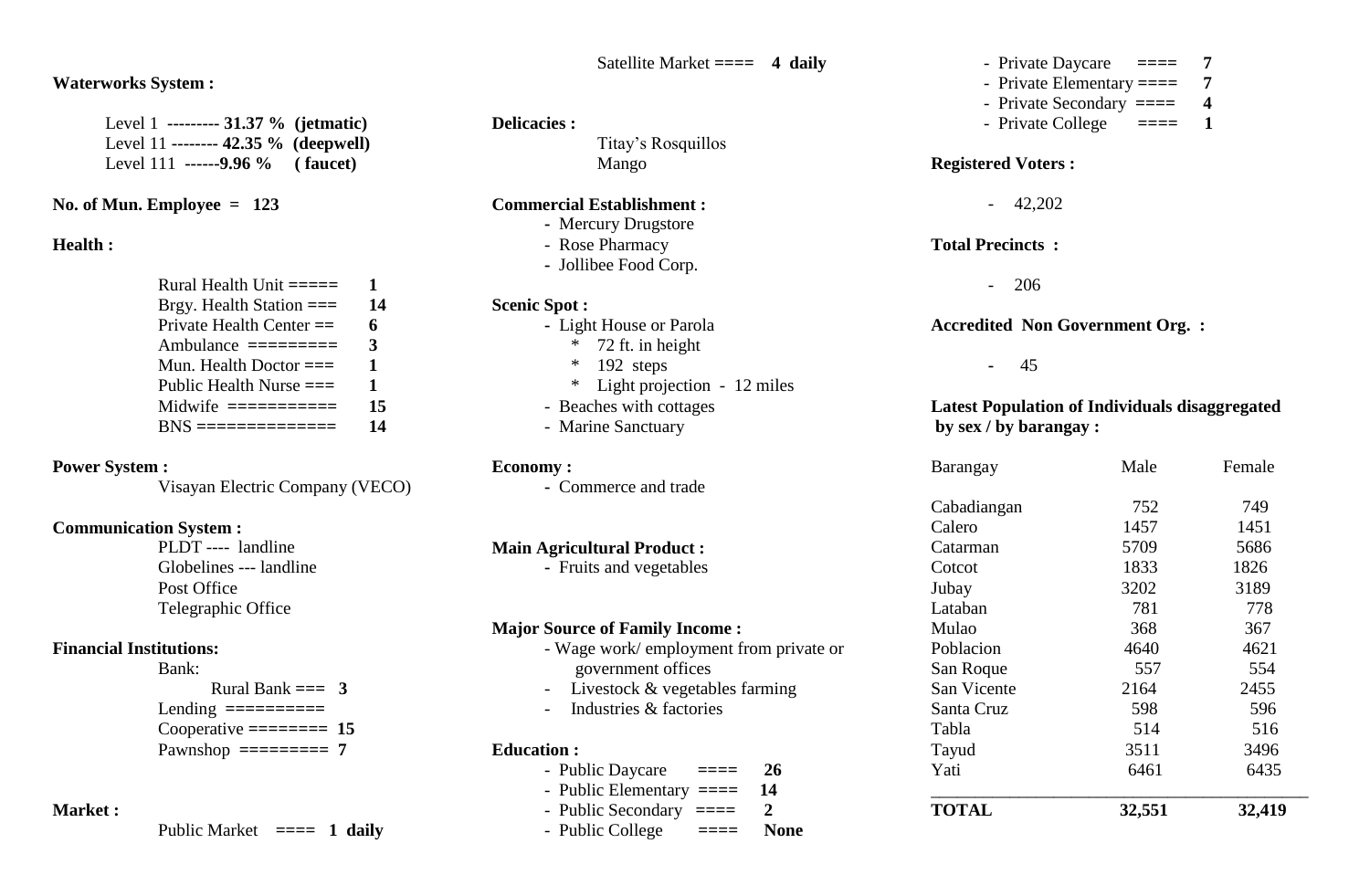

# **LILOAN MUNICIPAL PROFILE MUNICIPALITY OF LILOAN LILOAN, CEBU**

# **How Liloan Gots Its Name :**

The Liloan is derived from the root word "Lilo " which means whirling water and can be found at the mouth of Silot Bay.

#### **Locations :**

Located at the Eastern Coast of Cebu facing Camotes sea approximately 18 km. from Cebu City.

# **Boundaries :**

North --------- Municipality of Compostela South ---------- Municipality of Consolacion East ----------- Camotes Sea West ----------- Municipality of Consolacion

# **Physiographic Survey :**

Number of Barangay ====== 14

|    | Names of Barangay | Total Pop.        | Area (HA) |
|----|-------------------|-------------------|-----------|
|    |                   | (NSO 2007 Census) |           |
| 1. | Cabadiangan       | 1,698             | 495       |
| 2. | Calero            | 4,302             | 122       |
|    | 3. Catarman       | 13,806            | 325       |
|    | 4. Cotcot         | 4,504             | 292       |
|    | 5. Jubay          | 7,536             | 338       |
|    | 6. Lataban        | 1,747             | 720       |
|    | 7. Mulao          | 492               | 854       |
|    | 8. Poblacion      | 12,591            | 332       |
|    | 9. San Roque      | 1,251             | 125       |
|    | 10. San Vicente   | 7,705             | 134       |
|    | 11. Sta Cruz      | 1,730             | 401       |
|    | 12. Tabla         | 1,200             | 315       |
|    | 13. Tayud         | 12,168            | 311       |
|    | 14. Yati          | 21,451            | 446       |
|    |                   | 92,181            | 5,210     |
|    |                   |                   |           |

# **Soil Classification :**

# **There are 5 types of soil for the Municipality :**

- 1. Baguio Clay Loam 1,563 has
- 2. Butuan Clay --- 2,084 has
- 3. Faraon Clay --- 1,200 has
- **4.** Mandaue Slit Loam 360.5 has
- **5.** Hydrosal --- 2.5 has

# **Topography :**

Liloan has a mixed topographic relief, the broad alluvial plains, valley of Cotcot, Yati, Catarman & Tayud consisting of 97 has. or 19% of Mun. land area. Hills & Mountain of high relief are located at Tabla, Mulao, San Roque, Lataban, Sta Cruz & Cabadiangan.

# **Climate :**

The Mun. of Liloan is characterized by two types of climate, the wet & dry season. The maximum & minimum annual temperature is 33.5 & 21.5 degrees cent. respectively.

**Municipal Income :** CY 2007

# **P 69,870,917.98**

**Demography : 2007 NSO Census**

Population **---------------- 92,181** No. of Household **-------- 20143** Poverty threshold **---- 34.46%**

# **Total Land Area :**

5,210 Has

#### **Road Network :**

| a) National Road -----  | 8 km      |
|-------------------------|-----------|
| asphalted               |           |
| b) Provincial Road ---- | 24.356 km |